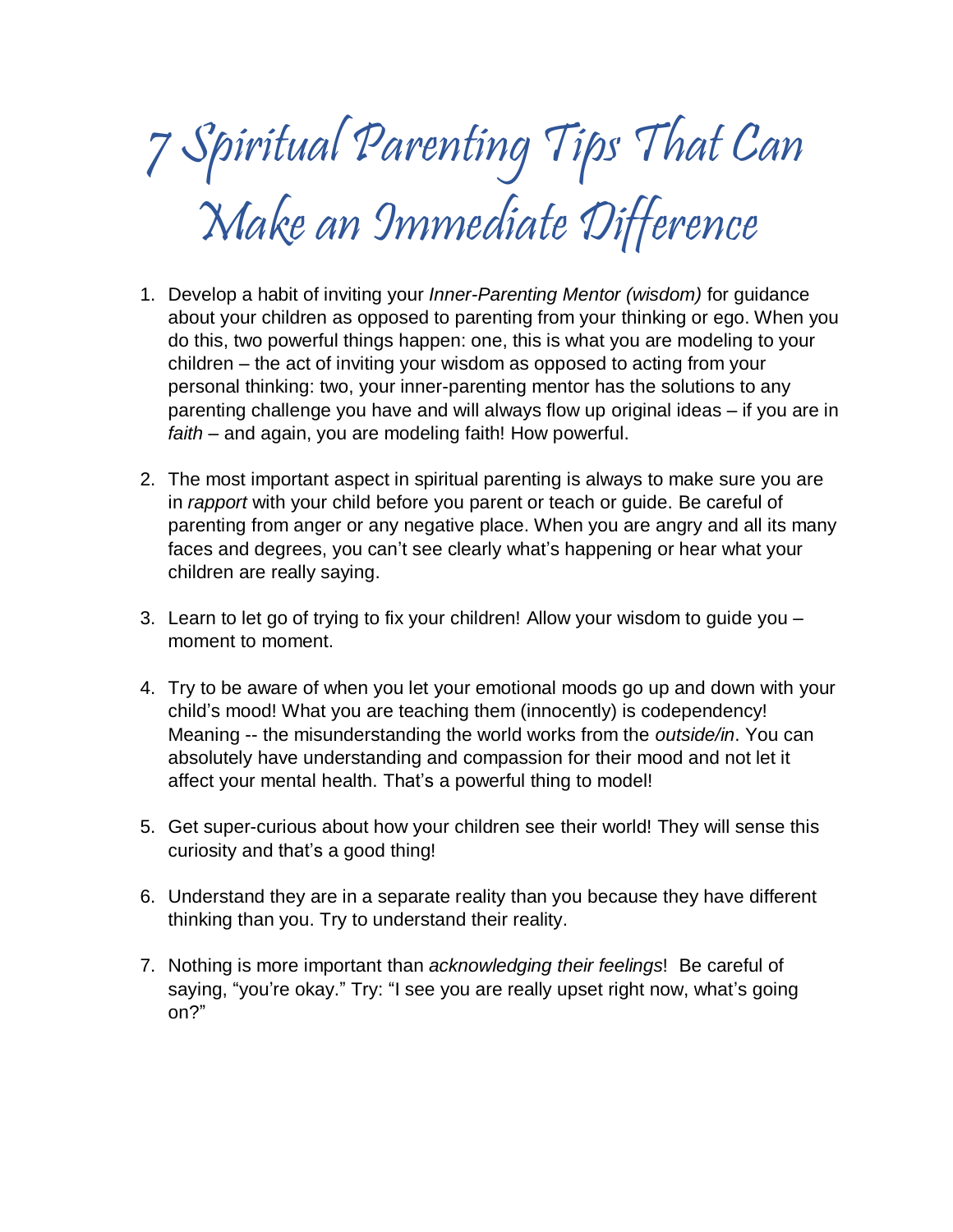**Very Important:** Take one of these tips and really focus on it for one week. Be careful of reading them and thinking, "Yes, that sounds right." But then nothing changes. Amazing things will happen if you can embody one of these tips!

If you're interested in stories that embody these ideas and many more, I invite you to purchase The Shaman & His Daughter! You will find dozens of helpful tips and powerful guidance in there to take your parenting to the next level.



Paperback: \$14.95 • ISBN-13: 978-1973836599 Ebook: \$4.95 Available on **Book**, [Barnes & Noble](https://www.barnesandnoble.com/w/the-shaman-his-daughter-gregory-drambour/1126864283?ean=2940154480083) [Buy Directly from Gregory And Get a Signed Copy!](http://bit.ly/2vjFbHE)